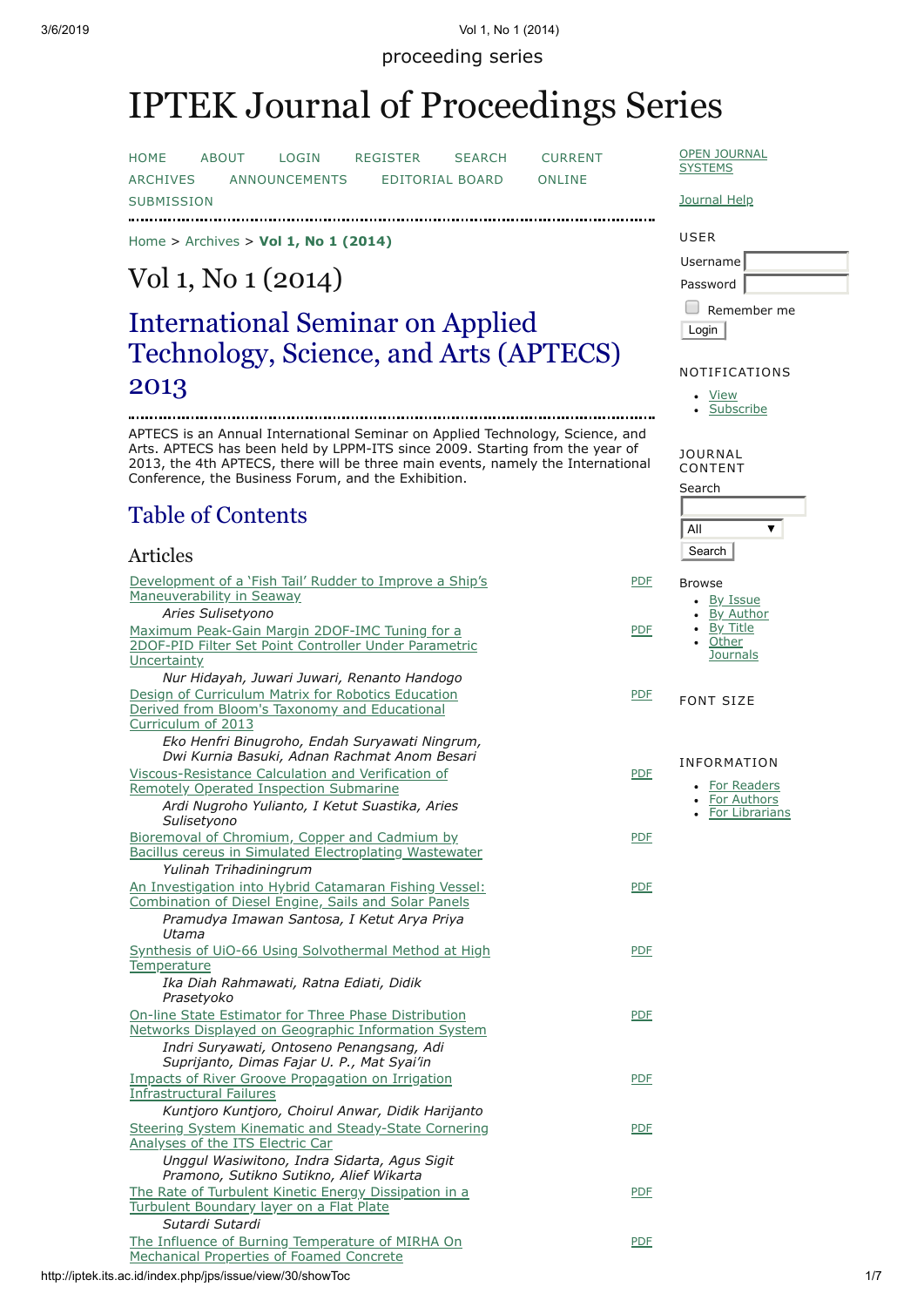| Ridho Bayuaji<br><b>System Application of Genetic Algorithm for Scheduling</b>    | <b>PDF</b> |
|-----------------------------------------------------------------------------------|------------|
| Optimization Study Using Java (Case Study:                                        |            |
| Department of Computer System UNTAN)                                              |            |
| Fatma Agus Setyaningsih                                                           |            |
|                                                                                   |            |
| Simulation of Direct Digital Synthesizer with LabView                             | <b>PDF</b> |
| Elan Djaelani Suardja                                                             |            |
| Technology Development of Kupang Processing with                                  | <b>PDF</b> |
| Dryer Machine Base on Expert System                                               |            |
| Dedin F Rosida, Dedid Cahya Happyanto                                             |            |
| Kinetics of Hg and Pb Removal in Aqueous Solution                                 | <b>PDF</b> |
| <b>Using Coal Fly Ash Adsorbent</b>                                               |            |
| Eko Prasetyo Kuncoro, Mochammad Zakki Fahmi                                       |            |
| Microstructures Behavior in Biomedical Co-Cr-Mo-C-Si-                             | <b>PDF</b> |
|                                                                                   |            |
| Mn Alloys Containing Nitrogen                                                     |            |
| Alfirano Alfirano                                                                 |            |
| New Concept of PQR-Coordinate on Power                                            | <b>PDF</b> |
| <b>Transformation for Harmonics Reducing</b>                                      |            |
| Indriarto Yuniantoro, Rudy Setiabudy, Ridwan                                      |            |
| Gunawan                                                                           |            |
| The Effect of High Switching Frequency on Inverter                                | <b>PDF</b> |
| <b>Against Measurements of kWh-Meter</b>                                          |            |
| Isdawimah Isdawimah, Rudy Setiabudy, Ridwan                                       |            |
| Gunawan                                                                           |            |
| <b>Analysis of Buttering Method on Mechanical Properties</b>                      | <b>PDF</b> |
| <b>Welded Material Low Carbon Steel</b>                                           |            |
|                                                                                   |            |
| Gathot Dwi Winarto, Rivai Wardhani, Irsyadus                                      |            |
| Syarif                                                                            |            |
| Vibration and Cylinder Chamber Pressure Characteristics                           | <b>PDF</b> |
| of an Air Reciprocating Compressor                                                |            |
| Bambang Daryanto Wonoyudo, David A. Siregar                                       |            |
| The Effect of Chemical Substance and Immersion Time                               | <b>PDF</b> |
| to Tensile Strength of Bamboo Betung (Dendrocalamus                               |            |
| asper) as Chemical Preservation Treatment                                         |            |
| Afif Rizqi Fattah, Ken Ninez Nurpramesti Prinindya,                               |            |
| Hosta Ardhyananta                                                                 |            |
|                                                                                   |            |
| Optimal Location of a Capacitor Bank in a Primary                                 | <b>PDF</b> |
| Feeder to Load up Linearly                                                        |            |
|                                                                                   |            |
| Hermagasantos Zein, Erwin Dermawan                                                |            |
| Power of Regenerative Braking with Kinetic Energy                                 | <b>PDF</b> |
| <b>Recovery System</b>                                                            |            |
| Mochamad Edoward Ramadhan, Harus Laksana                                          |            |
| Guntur                                                                            |            |
|                                                                                   | <b>PDF</b> |
| The Art and Sustainable Aspects of Natural Dyeing in                              |            |
| <b>KANAWIDA Hand Drawn Batik (Green Batik)</b>                                    |            |
| July Hidayat, Fatmahwaty Fatmahwaty                                               |            |
| Novel Hybrid Orthogonal Large Set Code Sequence for                               | <b>PDF</b> |
| <b>High Density Wireless Networks</b>                                             |            |
| Nyoman Pramaita, P. L. Johnson                                                    |            |
| Novel Centralized Control Battery Operation, on                                   | <b>PDF</b> |
| Microgrids to Supply The Load Priority                                            |            |
| Hartono Budi Santoso, Wike Handini, Rudy                                          |            |
|                                                                                   |            |
| Setiabudy, Budiyanto Budiyanto                                                    |            |
| Learning based on Virtual Class using combination of                              | <b>PDF</b> |
| <b>Second Life and Learning Managment System</b>                                  |            |
| Firli Irhamni, Indah Agustien Siradjuddin, Arik                                   |            |
| Kurniawati, Ari Kusumaningsih, Rima                                               |            |
| Triwahyuningrum                                                                   |            |
| <b>Physic Simulation Experiments using Augmented Reality</b>                      | <b>PDF</b> |
| Surya Sumpeno, Christyowidiasmoro                                                 |            |
| Christyowidiasmoro                                                                |            |
| Performance of Anaerobic Reactor in Attached and                                  | <b>PDF</b> |
| Suspended Growth Mechanisms for the Removal of Tofu                               |            |
| Wastewater                                                                        |            |
|                                                                                   |            |
| Rosvita Tri Jullyanti, H. Purnobasuki, T.                                         |            |
| Nurhariyati, F. N. Rachman, N. I. Oktavitri                                       |            |
| Analysis Characteristic of Province Travelling Intercity of                       | <b>PDF</b> |
| AKDP Makassar-Parepare Route, South Sulawesi                                      |            |
| St. Maryam Hafram, Herman Parung, Tri Harianto,                                   |            |
| Muh. Isran Ramli                                                                  |            |
| Investigation of Flow and Heat Transfer Characteristics                           | <b>PDF</b> |
| in Two-Phase Flow Through Evaporator of Diffusion                                 |            |
| Absorption Refrigerator (DAR)                                                     |            |
| Siti Masita Rakhmawati<br>Detection of Critical Situation of Longitudinal Vehicle | <b>PDF</b> |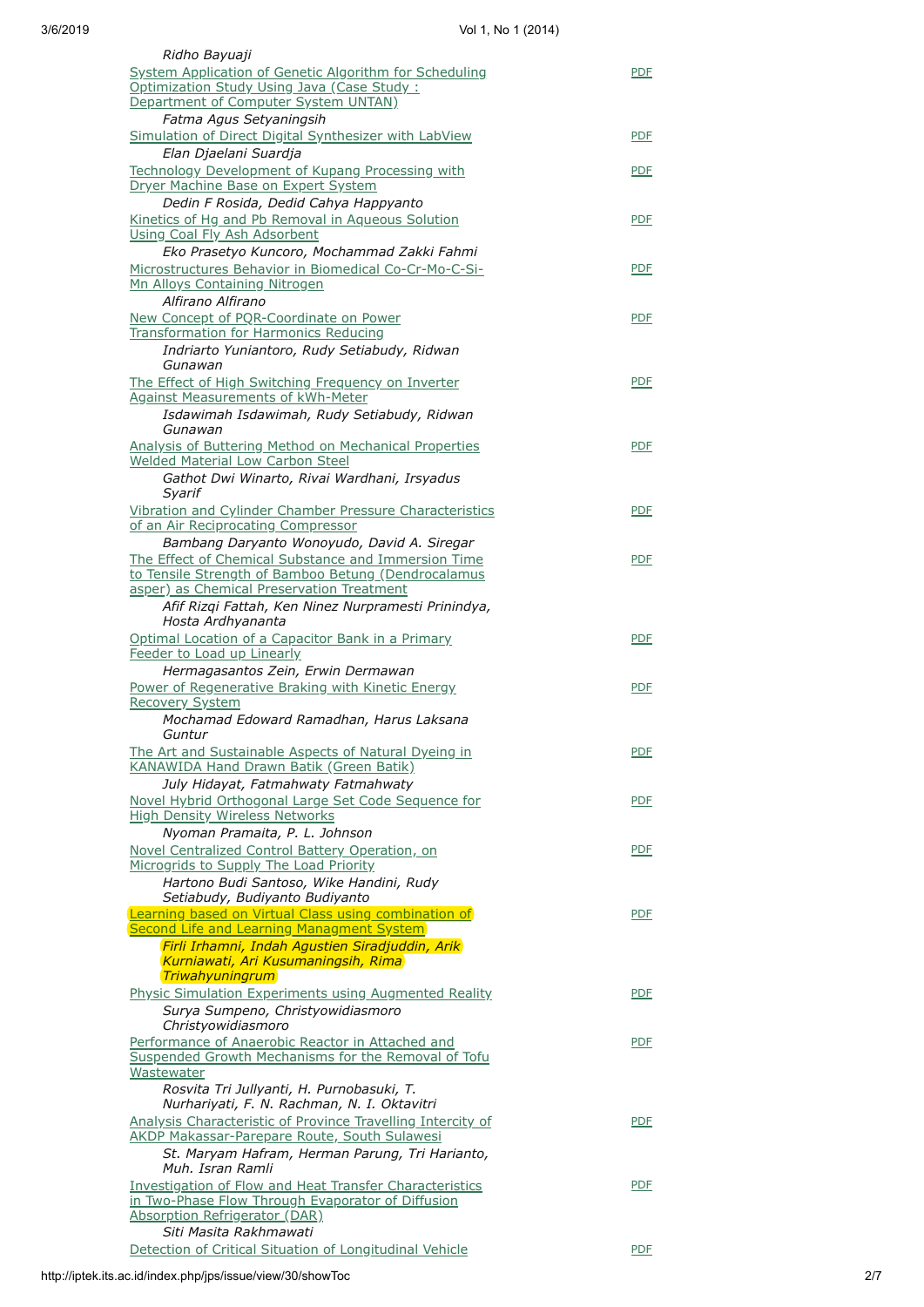3/6/2019 Editorial Board

proceeding series

# IPTEK Journal of Proceedings Series

[HOME](http://iptek.its.ac.id/index.php/jps/index) [ABOUT](http://iptek.its.ac.id/index.php/jps/about) [LOGIN](http://iptek.its.ac.id/index.php/jps/login) [REGISTER](http://iptek.its.ac.id/index.php/jps/user/register) [SEARCH](http://iptek.its.ac.id/index.php/jps/search) [CURRENT](http://iptek.its.ac.id/index.php/jps/issue/current)

[ARCHIVES](http://iptek.its.ac.id/index.php/jps/issue/archive) [ANNOUNCEMENTS](http://iptek.its.ac.id/index.php/jps/about/submissions#onlineSubmissions) [EDITORIAL](http://iptek.its.ac.id/index.php/jps/pages/view/editorial) BOARD ONLINE

**SUBMISSION** 

[Home](http://iptek.its.ac.id/index.php/jps/index) > **[Editorial Board](http://iptek.its.ac.id/index.php/jps/pages/view/editorial)**

## Editorial Board

## Chief Editor

[Mrs. Ervina Ahyudanari](http://resits.its.ac.id/index.php/expert/Civil_Engineering/Ervina_Ahyudanari), Civil Engineeering, Institut Teknologi Sepuluh Nopember, Indonesia ([Scpous h-index: 1](http://www.scopus.com/authid/detail.url?authorId=55005951700), [Google Scholar h-index: 2\)](https://scholar.google.com/citations?user=UATrehcAAAAJ&hl=id)

## Members

- [Mr. Setiyo Gunawan](http://personal.its.ac.id/dataPersonal.php?userid=Setiyo%20Gunawan), Department of Chemical Engineering, Institut Teknologi Sepuluh Nopember, Surabaya, Indonesia, ([Scopus h-index: 6](http://www.scopus.com/authid/detail.url?authorId=14029978800), [Google Scholar h-index: 9\)](http://scholar.google.com/citations?user=6iMuowMAAAAJ&hl=en)
- [Mr. Gamantyo Hendrantoro,](http://personal.its.ac.id/dataPersonal.php?userid=gamantyo) Department of Electrical Engineering, Institut [Teknologi Sepuluh Nopember, Surabaya, Indonesia, \(Scopus h-index:](http://www.scopus.com/authid/detail.url?authorId=6506791671) 3, [Google Scholar h-index: 5\)](http://scholar.google.com/citations?user=s8W61UEAAAAJ&hl=en&oi=ao)
- [Mr. Sarwoko Mangkoedihardjo,](http://personal.its.ac.id/dataPersonal.php?userid=sarwoko) Inviromental Engineering, Institut Teknologi [Sepuluh Nopember, Surabaya, Indonesia, \(S](http://scholar.google.com/citations?user=FaTCvKUAAAAJ&hl=en&oi=ao)[copus h-index:](http://www.scopus.com/authid/detail.url?authorId=24067664800) [2, Google](http://scholar.google.com/citations?user=FaTCvKUAAAAJ&hl=en&oi=ao) Scholar h-index: 6)
- [Mr. Mauridhi Hery Purnomo](http://personal.its.ac.id/dataPersonal.php?userid=hery), Electrical Engineering, Institut Teknologi [Sepuluh Nopember, Surabaya, Indonesia, \(S](http://scholar.google.com/citations?user=i11OYtwAAAAJ&hl=en)[copus h-index:](http://www.scopus.com/authid/detail.url?authorId=6602604153) [3, Google](http://scholar.google.com/citations?user=i11OYtwAAAAJ&hl=en) Scholar h-index: 9)
- [Mr. Suhartono,](http://personal.its.ac.id/dataPersonal.php?userid=suhartono-statistics) Statistics, Institut Teknologi Sepuluh Nopember, Surabaya, Indonesia, ([Scopus h-index: 3](http://www.scopus.com/authid/detail.url?authorId=34980102200), [Google Scholar h-index: 5](http://scholar.google.com/citations?user=BvEfK9UAAAAJ&hl=en))
- [Mr. Imam Robandi](http://personal.its.ac.id/dataPersonal.php?userid=profdririmamrobandi), Electrical Engineering, Institut Teknologi Sepuluh Nopember, Surabaya, Indonesia, ([Scopus h-index: 1\)](http://www.scopus.com/authid/detail.url?authorId=23107428900)

### $(Cc)$  BY-SA

[This work is licensed under a Creative Commons Attribution-ShareAlike 4.0](javascript:void(0);) International License.

#### OPEN [JOURNAL](http://pkp.sfu.ca/ojs/) **SYSTEMS**

### [Journal](javascript:openHelp() Help

## USER Username Password  $\Box$  Remember me

Login

## NOTIFICATIONS

[View](http://iptek.its.ac.id/index.php/jps/notification)  $\overline{\phantom{a}}$ [Subscribe](http://iptek.its.ac.id/index.php/jps/notification/subscribeMailList)

### JOURNAL CONTENT

| Search |  |
|--------|--|
|        |  |
| ΔII    |  |

Search<sup>1</sup>

### Browse

- By [Issue](http://iptek.its.ac.id/index.php/jps/issue/archive)
- By [Author](http://iptek.its.ac.id/index.php/jps/search/authors)

• By [Title](http://iptek.its.ac.id/index.php/jps/search/titles) • Other

**[Journals](http://iptek.its.ac.id/index.php/index)** 

### FONT SIZE

## INFORMATION

- For [Readers](http://iptek.its.ac.id/index.php/jps/information/readers)
- For [Authors](http://iptek.its.ac.id/index.php/jps/information/authors)
- For [Librarians](http://iptek.its.ac.id/index.php/jps/information/librarians)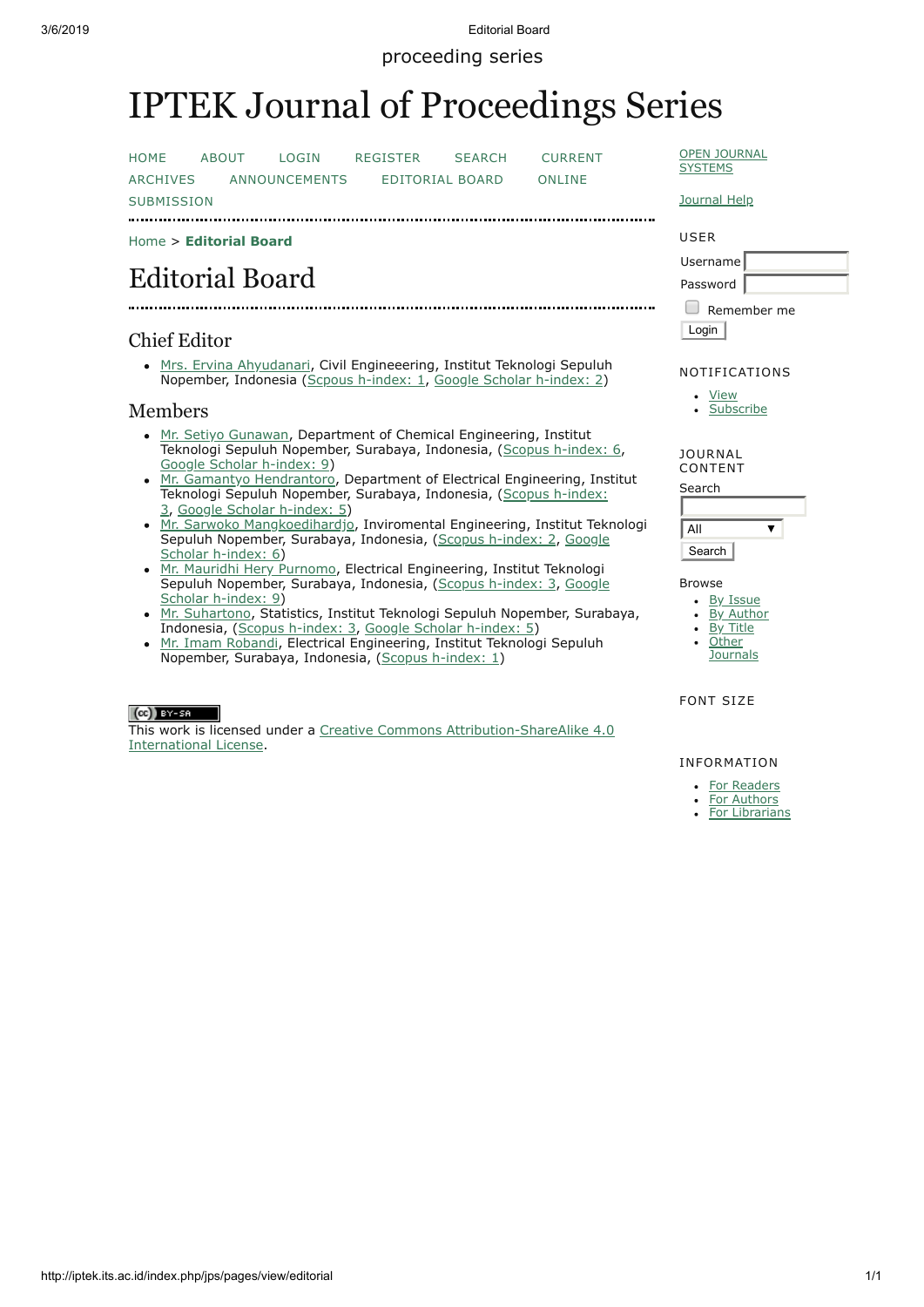# IPTEK Journal of Proceedings Series

| <b>HOME</b>   | ABOUT | LOGIN.          | REGISTER | SEARCH            | CURRENT | ARCHIVES |
|---------------|-------|-----------------|----------|-------------------|---------|----------|
| ANNOUNCEMENTS |       | EDITORIAL BOARD |          | ONLINE SUBMISSION |         |          |

Home > No 1 (2014) > **Irhamni**

## Learning based on Virtual Class using combination of Second Life and Learning Managment System

*Firli Irhamni, Indah Agustien Siradjuddin, Arik Kurniawati, Ari Kusumaningsih, Rima Triwahyuningrum*

## Abstract

Learning is the most important aspect for increasing the quality of youth generation in a nation. Therefore many learning methods are developed in order to make the youth more qualified. Virtual class based on the second life learning method is proposed in this research. The objective of this learning method is to make learning process more organize and interesting for the youth. There are four stages to build virtual class based on the second life. First, create course material for the learning process. Second, make the virtual class scenario, i.e. student registration, evaluation, and the graduation. Third, design the avatar and the classroom hence the student can get in touch with each other and understand the course material easily. Fourth, build the virtual class based on second life and the scenarios. In this research second life is combined with moodle for learning hence the learning process more interesting and more understandable to the youth

## Keywords

learning; second life; virtual class; moodle

## Full Text:

PDF

## References

. Jha, S.K, and Shahabadkar, P.K." Can Virtual Class Room Replace Real Class Room? A Case Study." The Journal of Enterprise Computing and Business Systems.2: 10-14. 1 Januari 2012

. Wong G and Wong V, "Virtual Reality in Space Exploration", Technical Report, www.doc.ic.ac.uk, diakses 26 April 2013.

#### <u>OPEN JOURNAL SYSTEMS</u>

#### Journal Help



### NOTIFICATIONS

| <b>Service Service</b><br>ve. |  |
|-------------------------------|--|
|                               |  |

### JOURNAL CONTENT

| All    |  |
|--------|--|
| Search |  |

**Browse** 

By Issue **By Author** By Title

Other Journals

FONT SIZE

### INFORMATION

| حص            |
|---------------|
| - 1           |
| $\sim$<br>. . |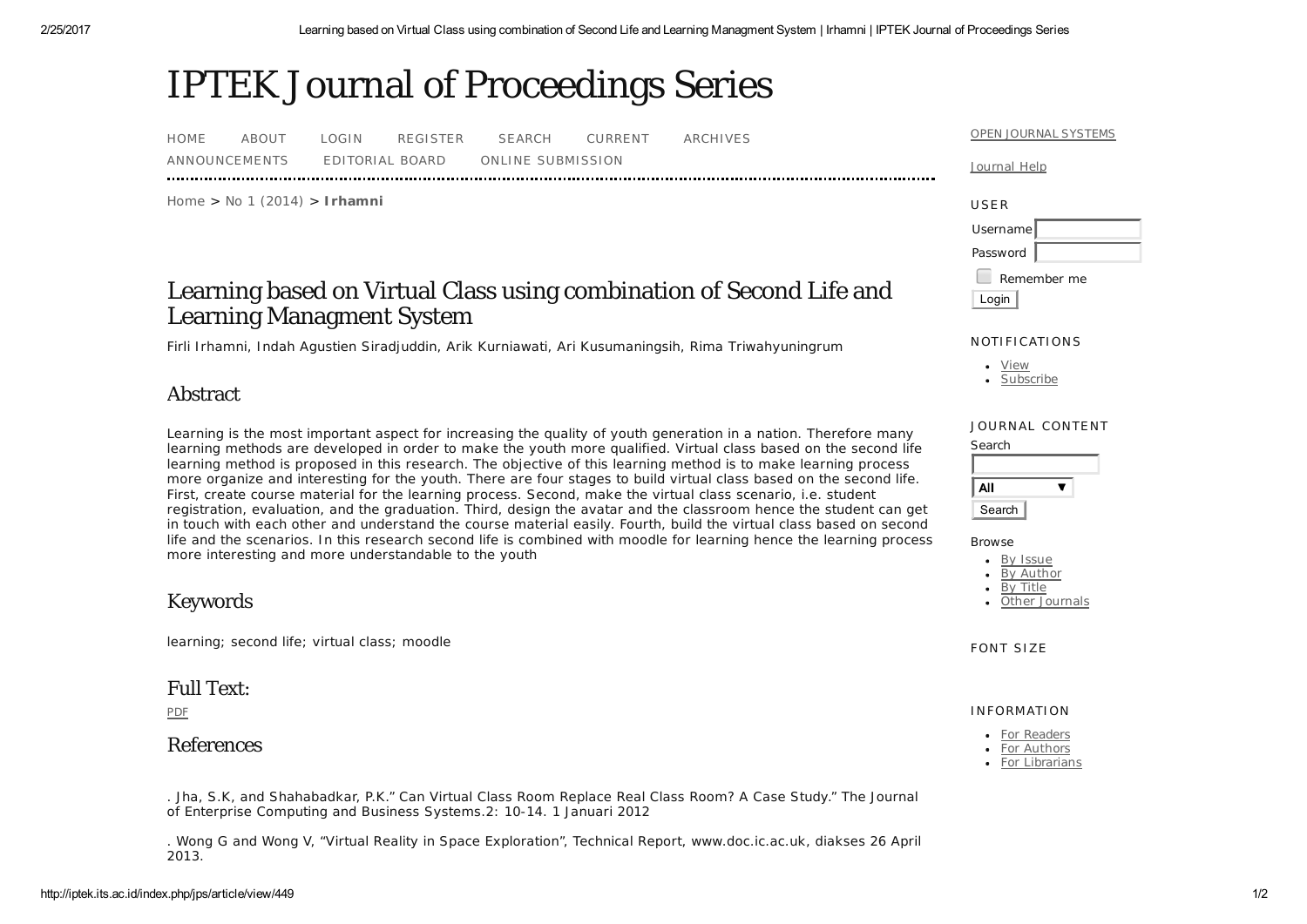2/25/2017 Learning based on Virtual Class using combination of Second Life and Learning Managment System | Irhamni | IPTEK Journal of Proceedings Series

. Satava RM, "Virtual Reality Surgical Simulator", Surgical Endoscopy Springer Journal, 7 :203-205, June 1993.

. Wong V, "Flight Simulation, an application of Virtual Reality", Technical Report, www.doc.ic.ac.uk, diakses tanggal 26 April 2013

. Cathy, T.,Dave, W.,Luke, W.,Maggi, S.,Sheetal, K.,Terry P. 2009. Getting Started With Second Life.

. Beveridge, M., & Parkins, E.1987. Visual representation in analogical problem solving. Memory & Cognition Journal, 15:230–237.

. Linden lab, "second life education", reports document, Lindenresearch inc, 2011

. Analisis Pemanfaatan E-learning Sebagai Media Pembelajaran Di Universitas Multimedia Nusantara http://eprints.binadarma.ac.id/76/1/B6%20kkp.pdf

. Sloodle.org

. Callaghan M., McCusker K. , Lopez J., Introduction to SLOODLE, Serious Games and Virtual World Research Team, http://sgvwtv.ulster.ac.uk/.

DOI: http://dx.doi.org/10.12962/j23546026.y2014i1.449

## Refbacks

There are currently no refbacks.

### $(cc)$  BY-SA

This work is licensed under a Creative Commons Attribution-ShareAlike 4.0 International License.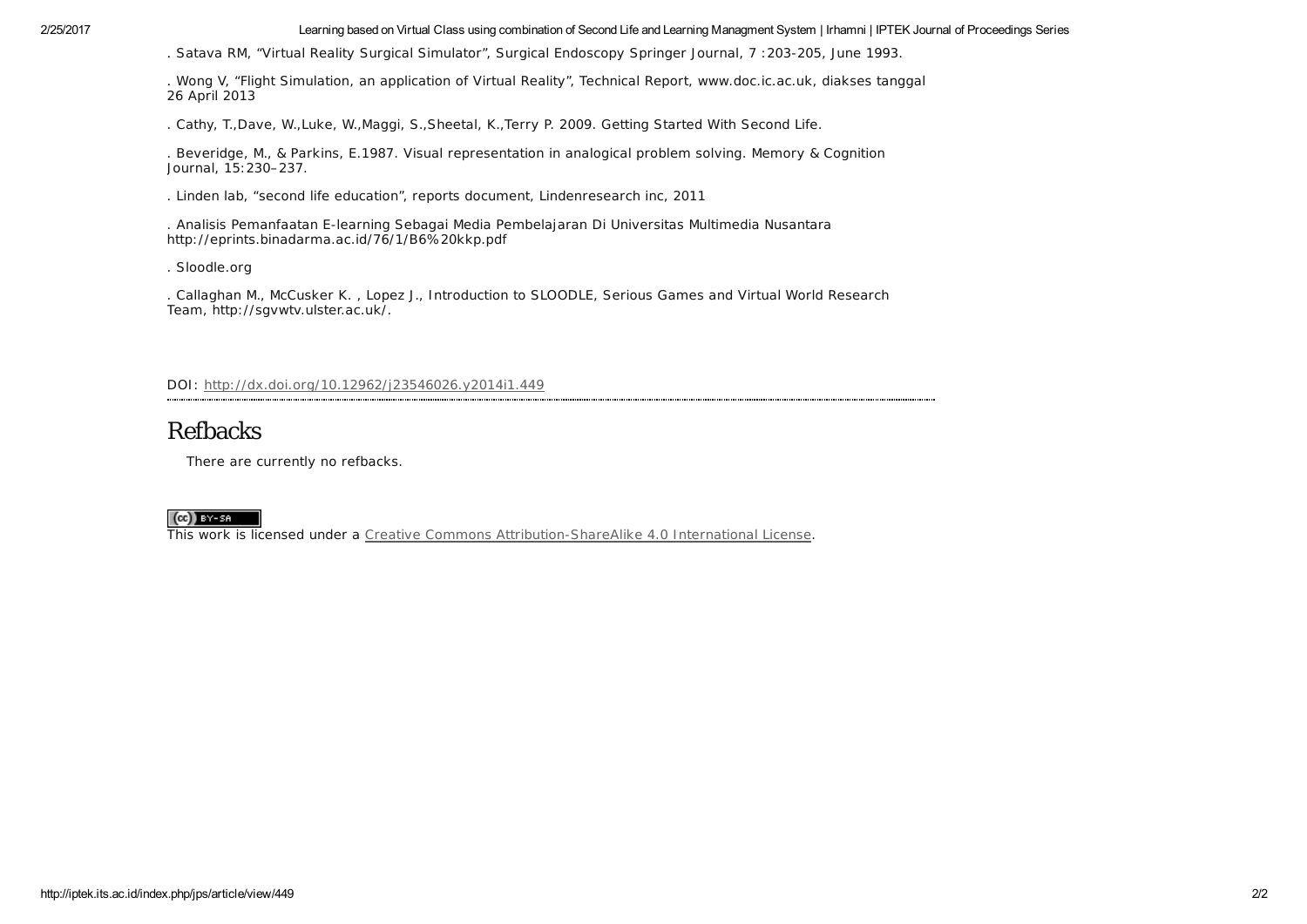## Learning based on Virtual Class using combination of Second Life and Learning Managment System  $\mathbf{I}$

Firli Irhamni<sup>1</sup>, Indah Agustien Siradjuddin<sup>1</sup>, Arik Kurniawati<sup>1</sup>, Ari Kusumaningsih<sup>1</sup>, and Rima Triwahyuningrum<sup>1</sup>

*AbstractLearning is the most important aspect for increasing the quality of youth generation in a nation. Therefore many learning methods are developed in order to make the youth more qualified. Virtual class based on the second life learning method is proposed in this research. The objective of this learning method is to make learning process more organize and interesting for the youth. There are four stages to build virtual class based on the second life. First, create course material for the learning process. Second, make the virtual class scenario, i.e. student registration, evaluation, and the graduation. Third, design the avatar and the classroom hence the student can get in touch with each other and understand the course material easily. Fourth, build the virtual class based on second life and the scenarios. In this research second life is combined with moodle for learning hence the learning process more interesting and more understandable to the youth.*

Keywords-learning, second life, virtual class, moodle.

### I. INTRODUCTION

earning based on virtual class is an alternative learning method for student to understand their learning topics. In the conventional learning method, the students and teacher must be in the same room, and the teacher explains about the topic to the students. The conventional learning process will have difficulty since this process need the presence of the teacher. The other disadvantage of this conventional process is lack of illustration of the topics. L

The alternative method uses virtual class for the learning process is proposed for an alternative learning method in this research because of the advantages. There are five advantages of virtual class for the learning process, i.e., distance learning, simple, interactive, individual, social [1].

The first advantage of the virtual class for learning is the capability of distance learning. It means that, with virtual class, the students and the teacher should not in the same room, the virtual class is accessible for everyone and from everywhere, the students do not have to travel to certain place to study the topics, and etc. The second advantage is simple. To access virtual class, it is only need common ICT equipment such as internet connection, computer, and a headset. To access the virtual class the students should learn also the skill of entering and using virtual class in second life.

The third advantage of using the virtual class for the learning process is interactive, engaging, social, and playful. The student is able to discuss the topic using the chat facility, the virtual class provide games and interactive objects, the student is able to go to interesting virtual places such as museum, white house, eifel tower, and etc. The Fourth advantage is the fact that the students are able to access the virtual class in their

 $\overline{a}$ 

mobiles, therefore the virtual class is individual. The nerds student can study at their own room, the auditiv students are able to learn while listening their playlist, and etc. The final advantage is social, the participants of the topics are engaged with the virtual class, hence they can interact each other.

### II. METHOD

Computer with Graphic and high internet connectivity supported is required to implement learning based on virtual class. Certain softwares are also needed in order to use this virtual class, they are Moodle, Second Live Viewer, and Sloodle. There are three main stages to create learning based on virtual class, i.e. joining second life, setting up and preparing the moodle and sloodle.

Second life is virtual environment which there are avatars that represent the user, 3D building with its environment such as water, land, furniture, house, and etc. The avatar can visit another place in second life, communicate with another avatar, do the transaction process, or another social activity. To join the second life environment, id user must be created first then install the second life viewer as shown in Fig 1.

- a. To set up and prepare the moodle, this research use the moodle version 9.1 since this moodle is able to integrate with last version of sloodle. Seven steps are needed to install and prepare the moodle, i.e.:
- b. Download required version of moodle at [http://download.moodle.org](http://download.moodle.org/)
- c. Download XAMP or WAMP server to access the created virtual class
- d. Extract the moodle into certain folder (the folder for the localhost), which is ..\xampp\htdocs. Run the xamp server, and access the temporaly downloaded moodle by opening the browser and type the url [http://localhost.](http://localhost/)
- e. Create folder "moodledata" at ..\xampp. Change the access right of the folder with Full Control access
- f. Edit file config.php which is at the directory ..\xampp\htdocs\moodle\ with this following changing
	- i. \$CFG->dbtype = 'mysql'; // mysql or postgres7 (for now)

<sup>1</sup> Firli Irhamni, Indah Agustien Siradjuddin, Arik Kurniawati, Ari Kusumaningsih, and Rima Triwahyuningrum are with Departement of Informatics Engineering, Faculty of Engineering, Universitas Trunojoyo Madura, Bangkalan, Indonesia. E-mail: [firli@trunojoyo.ac.id](mailto:firli@trunojoyo.ac.id)[;indah.agustien@if.trunojoyo.ac.id;](mailto:indah.agustien@if.trunojoyo.ac.id)[ayyiik@yahoo](mailto:ayyiik@yahoo.com) [.com](mailto:ayyiik@yahoo.com)[;arikusuma@if.trunojoyo.ac.id;](mailto:arikusuma@if.trunojoyo.ac.id)rimatw@yahoo.co.id.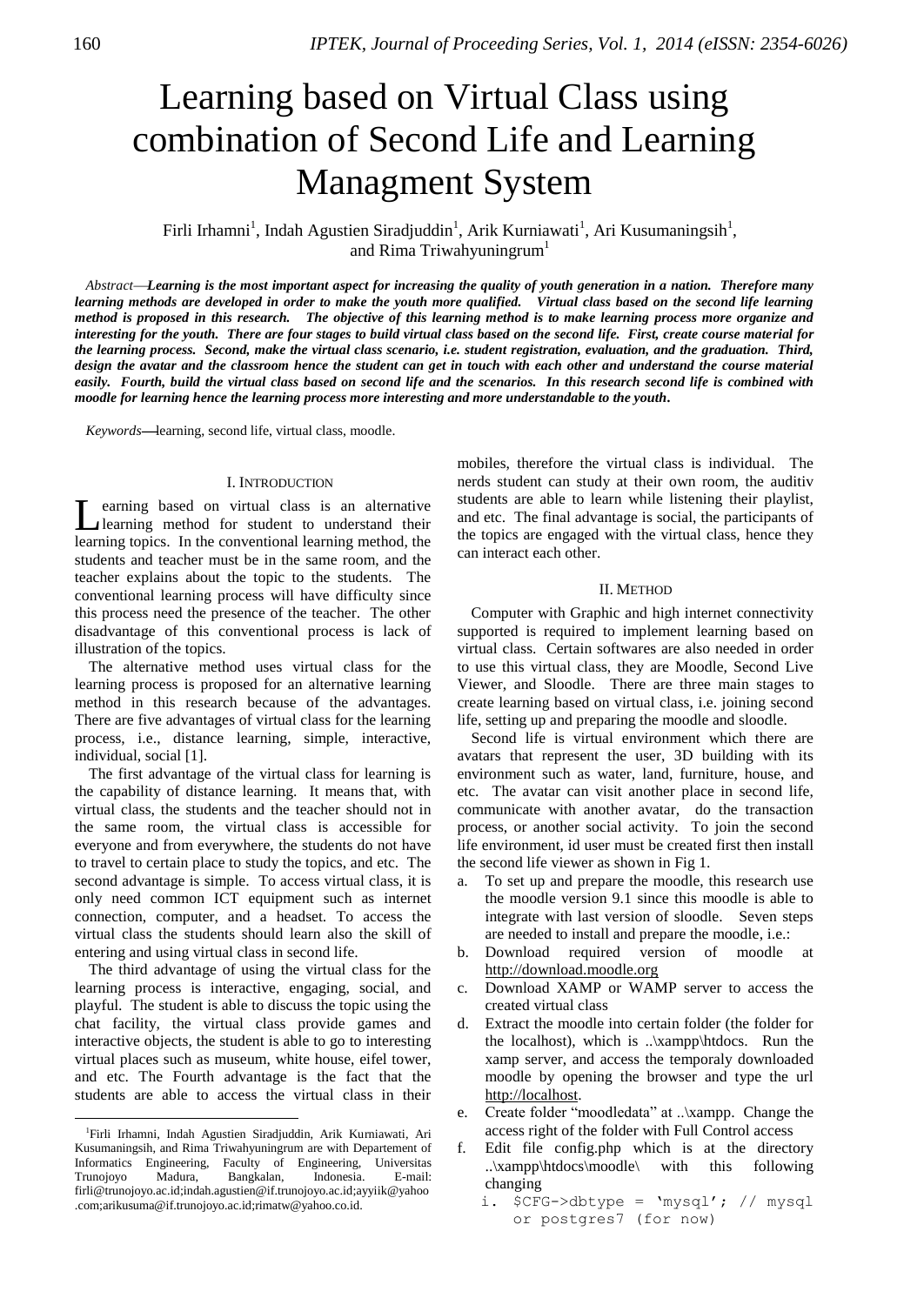- ii. \$CFG->dbhost = 'localhost'; // e.g. localhost or db.isp.com
- iii.  $SCFG->dbname = 'dbmoodle'; //$ database name, e.g. moodle
	- iv. \$CFG->dbuser = 'root'; // your database username<br>SCFG->dbpass= ";
	- v. \$CFG->dbpass= "; // your database password
- g. Open the web browser, type the url <http://localhost/phpmyadmin/>, in the "Create new Database" menu, type "dbmoodle" (as in the config.php file) and click "create" button
- h. Type the url at the web browser <http://localhost/moodle/> to start the installation process

Since the moodle file must be created or installed at the public internet, then this research create the public website, and be able accessed on www.trunojoyolearning.com/virtualLearning

The last step for creating the learning based on virtual class is creating and preparing the sloodle. There are two parts of sloodle software, i.e. server side and moodle intregated. At the server side, the sloodle can be downloaded at a structure of  $\alpha$  at  $\alpha$ slisapps.sjsu.edu/sl/index.php/Download\_Soodle and this sloodle software is installed in the moodle. The second part of sloodle is provided by the second life and can be downloaded at a state of  $\alpha$  at a state of  $\alpha$  at a state of  $\alpha$  at a state of  $\alpha$  at a state of  $\alpha$  at a state of  $\alpha$  at a state of  $\alpha$  at a state of  $\alpha$  at a state of  $\alpha$  at a state of  $\alpha$  at a state of  $\alpha$  at [http://maps.secondlife.com/secondlife/English%20Villag](http://maps.secondlife.com/secondlife/English%20Village/141/126/22)

 $e/141/126/22$ . Second life viewer is required to access this part of sloodle.

There are six steps for installing the sloodle software, i.e.:

- a. Back up installed moodle before installing sloodle software
- b. Access the installed moodle hence the moodle can be intregated with the sloodle using one of the following steps:
	- i. use FTP if the moodle is hosted in the public website
	- ii. use File Manager if the moodle is installed in the local computer
	- iii. use Webhost"s tools if the moodle is web based version
- c. Unzip the downloaded sloodle software
- d. Copy sloodle folder into mod folder which is in the moodle folder
- e. Access the moodle as the administrator which is at the administrator page. In this research, the administrator page can be accessed at the <http://trunojoyolearning.com/virtualLearning/admin> meanwhile if the moodle is installed at the local server, then the administrator page can be accessed at the<http://localhost/moodle/admin>
- f. Finish the sloodle installation process, if the process is succeded then there will be a message "tables have been set up correctly' as shown in Fig. 2.

Following are the steps to integrate sloodle with secondlife (Sloodle-in world tools):

- a. Open the secondlife viewer
- b. Avatar or user should enter the secondlife world at [http://maps.secondlife.com/secondlife/English%20V](http://maps.secondlife.com/secondlife/English%20Village/141/126/22) [illage/141/126/22](http://maps.secondlife.com/secondlife/English%20Village/141/126/22) (English Village Sandbox) with their id that are created before. The objective of

avatar entering the english village is to get the sloodle-in world tools. This process is depicted in Fig. 3.

- c. Choose the Sloodle Set Version 1.2 as in Fig. 4
- d. Press "1" button at the dialog menu the will show after choosing the sloodle set
- e. Press "keep" button at the showed dialog menu, and then this process make the sloodle set will be in the inventory

The last step to create learning based on virtual class is creating the environment (such as building, class room, water, and etc) of the second life using the tools from the inventory and integrate this second life the installed moodle and sloodle.

Many features that are provided by the second life for learning system, i.e.:

- a. *Presenter* is presentation media which can combine images, video, and web pages.
- b. *prim drop* is transaction log in the moodle database so the avatar can collect their assignment
- c. *quiz chair* is a quizes for avatar that are provided at the moodle and can be accessed in the secondlife
- d. *quiz pile on* is a multiuser quizes
- e. *Toolbar Given* is the information spot about blogging, classroom gestures, and etc.
- f. *Web Intercom* is the chat media (live) between moodle chat and second life.

## III. RESULT AND DISCUSSION

The content of learning based on the virtual class are provided by the SDIT Al Uswah, Surabaya. The objective of this collaboration is the created virtual class can be accessed and implemented in real learning method in the junior school. The learning fields of this learning content is 'frog surgical'. The choice of this field is proposed by the school, since according to the school rules, 'frog surgical' is forbidden because it is considered as tourchering the life creatures hence it is haram based on islam rules. Therefore, the learning based on the virtual class is very usefull for students, since the can do the learning process without facing the real object, which is frog.

Design of the 'frog surgical' can be seen in Fig. 5 as follows, Created virtual class with 'frog surgical' learning content can be accessed http://TrunojoyoLearning.com/virtualLearning/. Content of this site is the moodle learning management system. From the moodle, the teacher is able to upload the lecture notes and quizzes, and this moodle is supported also by the chat room, hence all the users of the system can interact at each other.

This moodle also provide the users to enter the virtual class using the second life world in tools. The built environment of virtual class can be seen at Fig. 6.

### IV. CONCLUSION

Learning based on virtual class is modern alternative for learning process. With this virtual class, student will have new experiences in virtual life. And also, with the help of virtual class, the limitation of learning process is reduced, such as forbidden activity of tourchering life objects, visiting important place that are far away from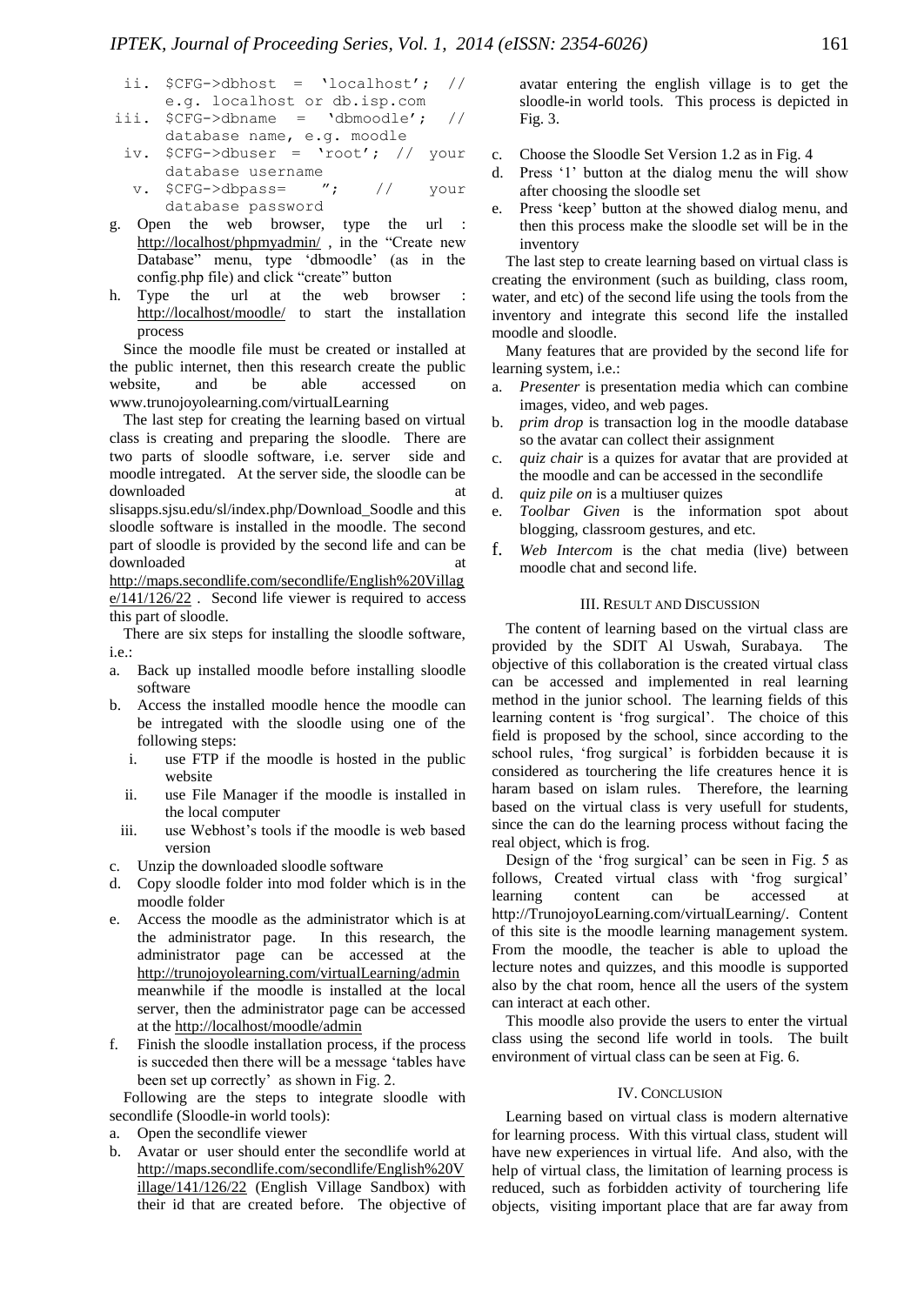the student"s location, interaction between student even students from another school in virtual life, and etc. Hopefully, with the alternative learning process the students will interested in the learning content and they will understand with the content.

### **REFERENCES**

- [1]. Jha, S.K, and Shahabadkar, P.K." Can Virtual Class Room Replace Real Class Room? A Case Study." The Journal of Enterprise Computing and Business Systems.2: 10-14. 1 Januari 2012
- [2]. Wong G and Wong V, "Virtual Reality in Space Exploration", Technical Report, www.doc.ic.ac.uk, diakses 26 April 2013.
- [3]. Satava RM, "Virtual Reality Surgical Simulator", Surgical Endoscopy Springer Journal, 7 :203-205, June 1993.



|                                                                                                                                                                                                                                                                                                                    | and the Bar  |
|--------------------------------------------------------------------------------------------------------------------------------------------------------------------------------------------------------------------------------------------------------------------------------------------------------------------|--------------|
| Th http://localhost/moodle/scimin/<br>$D = \frac{m}{m}$ d $X$ Th Setting up module tables<br>×l                                                                                                                                                                                                                    | $A \times Q$ |
| (mysql): CREATE TABLE mdl sloodle activity_tracker ( id BIGINT(10) unsigned NOT NULL auto increment, trackerid BIGINT(10) unsigned NOT NULL, objuuid VARCHAR(255) NOT<br>NULL DEFAULT *. avusid VARCHAR(255) NOT NULL DEFAULT *. timeupdated BIGINT(10) unsigned NOT NULL DEFAULT 0. CONSTRAINT PRIMARY KEY (id) ) |              |
| Success                                                                                                                                                                                                                                                                                                            |              |
| (mysql): ALTER TABLE mdl sloodle activity tracker COMMENT='sloodle activity tracker table retrofitted from MySQL'                                                                                                                                                                                                  |              |
| Success                                                                                                                                                                                                                                                                                                            |              |
| (mysql): CREATE TABLE mdl sloodle tracker (id BIGINT(10) unsigned NOT NULL auto increment sloodleid BIGINT(10) unsigned NOT NULL, CONSTRAINT PRIMARY KEY (id) )                                                                                                                                                    |              |
| Success                                                                                                                                                                                                                                                                                                            |              |
| (mysql): ALTER TABLE md sloodle tracker COMMENT='Each record provides secondary data about a SLOODLE module i'                                                                                                                                                                                                     |              |
| Surress                                                                                                                                                                                                                                                                                                            |              |
| (mysql): CREATE UNIQUE INDEX mdl slootrac_slo_uix ON mdl_sloodle_tracker (sloodleid)                                                                                                                                                                                                                               |              |
| <b>Success</b>                                                                                                                                                                                                                                                                                                     |              |
| sloodle tables have been set up correctly                                                                                                                                                                                                                                                                          |              |
| Continue                                                                                                                                                                                                                                                                                                           |              |
| <b>CD</b> Moodle Docs for this page                                                                                                                                                                                                                                                                                |              |
|                                                                                                                                                                                                                                                                                                                    |              |

Figure 2. Success Installation of Sloodle at the Installed Moodle



Figure 3. Teleport to English Village Sandbox in order to get the second life world of tools

- [4]. Wong V, "Flight Simulation, an application of Virtual Reality", Technical Report, www.doc.ic.ac.uk, diakses tanggal 26 April 2013
- [5]. Cathy, T.,Dave, W.,Luke, W.,Maggi, S.,Sheetal, K.,Terry P. 2009. Getting Started With Second Life.
- [6]. Beveridge, M., & Parkins, E.1987. Visual representation in analogical problem solving. Memory & Cognition Journal, 15:230–237.
- [7]. Linden lab, "second life education", reports document, Lindenresearch inc, 2011
- [8]. Analisis Pemanfaatan E-learning Sebagai Media Pembelajaran Di Universitas Multimedia Nusantara http://eprints.binadarma.ac.id/76/1/B6%20kkp.pdf
- [9]. Sloodle.org
- [10]. Callaghan M., McCusker K. , Lopez J., Introduction to SLOODLE, Serious Games and Virtual World Research Team, http://sgvwtv.ulster.ac.uk/.



Figure 4. Sloodle in World Tools